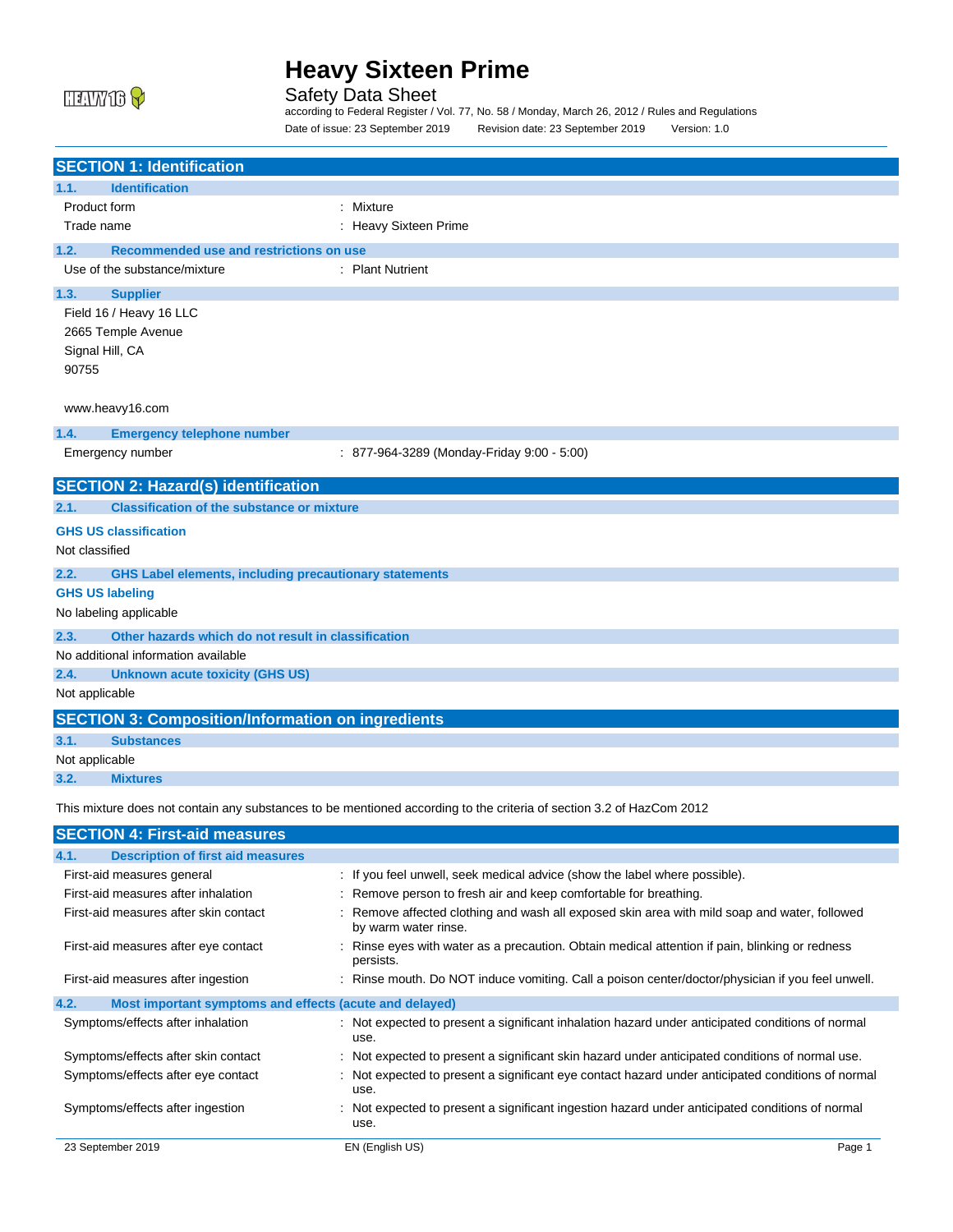Safety Data Sheet

according to Federal Register / Vol. 77, No. 58 / Monday, March 26, 2012 / Rules and Regulations

**4.3. Immediate medical attention and special treatment, if necessary** Treat symptomatically. **SECTION 5: Fire-fighting measures 5.1. Suitable (and unsuitable) extinguishing media** Suitable extinguishing media  $\qquad \qquad : \qquad$  Use extinguishing media appropriate for surrounding fire. Unsuitable extinguishing media : None known. **5.2. Specific hazards arising from the chemical** Fire hazard **interproduct is not flammable.** On combustion, forms: carbon oxides (CO and CO2). Sulphur oxides. Explosion hazard **Explosion hazard** : No direct explosion hazard. **5.3. Special protective equipment and precautions for fire-fighters** Firefighting instructions **included in the Contract Contract Contract** Exercise caution when fighting any chemical fire. Prevent fire-fighting water from entering environment. Protection during firefighting : Do not enter fire area without proper protective equipment, including respiratory protection. **SECTION 6: Accidental release measures 6.1. Personal precautions, protective equipment and emergency procedures** General measures **in the case of the Contract Contract Contract Contract Contract Contract Contract Contract Contract Contract Contract Contract Contract Contract Contract Contract Contract Contract Contract Contract Contr 6.1.1. For non-emergency personnel** Protective equipment **interval and the Constant Constant Constant Constant Constant Constant Constant Constant Constant Constant Constant Constant Constant Constant Constant Constant Constant Constant Constant Constant Con** Emergency procedures **Emergency** procedures : None reasonably foreseeable. **6.1.2. For emergency responders** Protective equipment : For further information refer to section 8: "Exposure controls/personal protection". Emergency procedures **in the contract of the Cone of the Cone of the Cone of the Cone of the Cone of the Cone of the Cone of the Cone of the Cone of the Cone of the Cone of the Cone of the Cone of the Cone of the Cone of t 6.2. Environmental precautions** Do not allow uncontrolled discharge of product into the environment.<br>6.3. Methods and material for containment and cleaning up **6.3. Methods and material for containment and cleaning up** For containment **intervalse and the containment** : Absorb spilled material with sand or earth. Methods for cleaning up example of the up liquid spill into absorbent material. Soak up spills with inert solids, such as clay or diatomaceous earth as soon as possible. Collect spillage. Store away from other materials. Other information example of materials or solid residues at an authorized site. **6.4. Reference to other sections** For further information refer to section 8: "Exposure controls/personal protection". For disposal of residues refer to section 13 : "Disposal considerations". For further information refer to section 13. **SECTION 7: Handling and storage 7.1. Precautions for safe handling**

| 7.1.<br><b>Precautions for safe handling</b>                         |                                                                                                                  |
|----------------------------------------------------------------------|------------------------------------------------------------------------------------------------------------------|
| Precautions for safe handling                                        | : Do not mix with other chemicals.                                                                               |
| Hygiene measures                                                     | : Use good personal hygiene practices.                                                                           |
| Conditions for safe storage, including any incompatibilities<br>7.2. |                                                                                                                  |
| Storage conditions                                                   | : Keep only in the original container in a cool well ventilated place. Keep container closed when<br>not in use. |
| Incompatible materials                                               | Keep away from strong acids, strong bases and oxidizing agents.                                                  |

| <b>SECTION 8: Exposure controls/personal protection</b>             |                                                                                                                          |
|---------------------------------------------------------------------|--------------------------------------------------------------------------------------------------------------------------|
| 8.1.<br><b>Control parameters</b>                                   |                                                                                                                          |
| <b>Heavy Sixteen Prime</b>                                          |                                                                                                                          |
| No additional information available                                 |                                                                                                                          |
| 8.2.<br>Appropriate engineering controls                            |                                                                                                                          |
| Appropriate engineering controls<br>Environmental exposure controls | : Ensure good ventilation of the work station.<br>: Do not allow uncontrolled discharge of product into the environment. |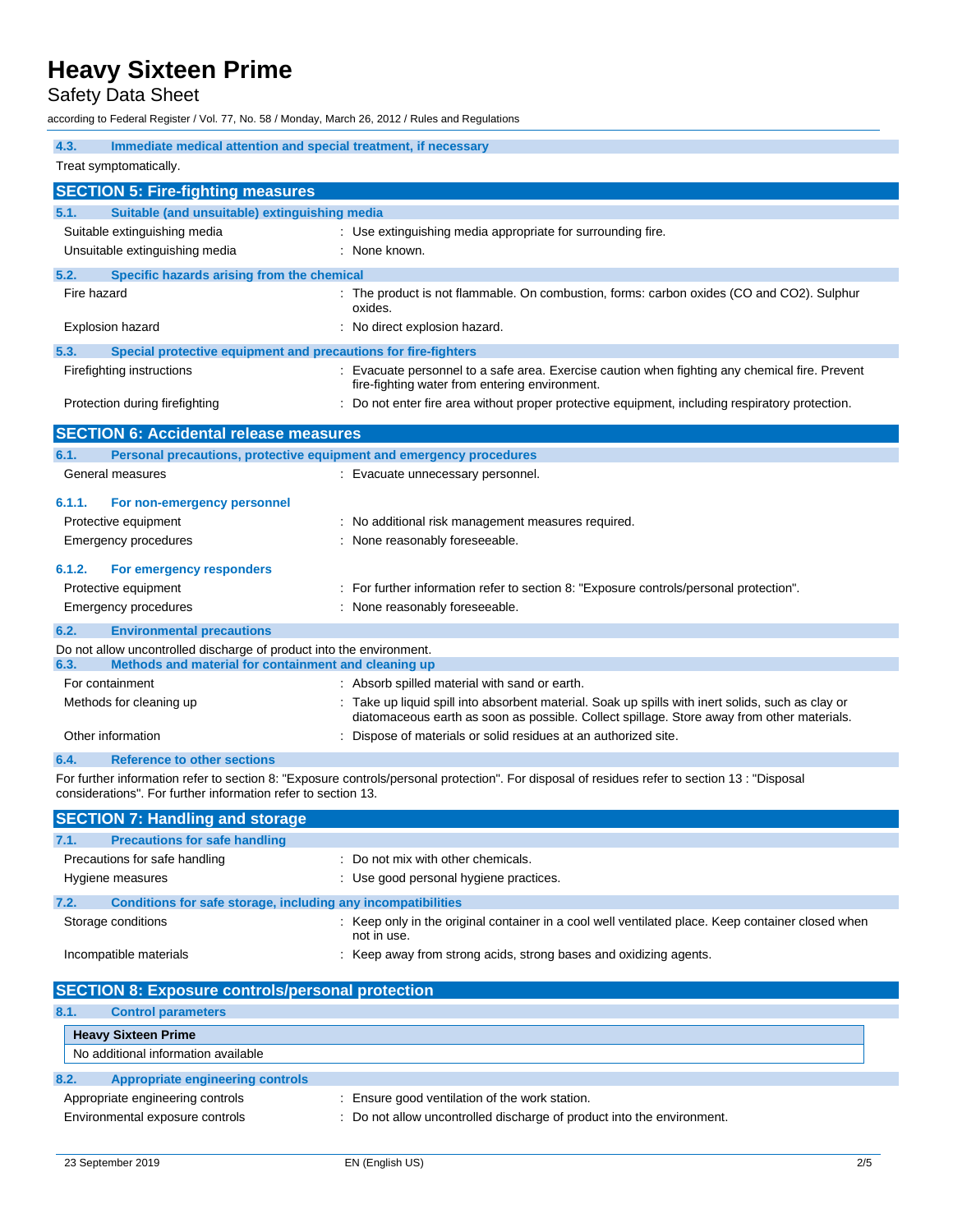## Safety Data Sheet

according to Federal Register / Vol. 77, No. 58 / Monday, March 26, 2012 / Rules and Regulations

**8.3. Individual protection measures/Personal protective equipment**

#### **Hand protection:**

Impermeable protective gloves.

### **Eye protection:**

Use splash goggles when eye contact due to splashing is possible.

#### **Respiratory protection:**

Where excessive vapour, mist, or dust may result, use approved respiratory protection equipment.

#### **Other information:**

Do not eat, drink or smoke during use.

|                                                               | <b>SECTION 9: Physical and chemical properties</b> |  |  |
|---------------------------------------------------------------|----------------------------------------------------|--|--|
| Information on basic physical and chemical properties<br>9.1. |                                                    |  |  |
| Physical state                                                | : Liquid                                           |  |  |
| Appearance                                                    | Dark.                                              |  |  |
| Color                                                         | dark brown                                         |  |  |
| Odor                                                          | Sweet<br>۰                                         |  |  |
| Odor threshold                                                | No data available                                  |  |  |
| pH                                                            | No data available                                  |  |  |
| pH solution                                                   | $8 - 9$                                            |  |  |
| Melting point                                                 | Not applicable                                     |  |  |
| Freezing point                                                | No data available                                  |  |  |
| Boiling point                                                 | : $> 100 °C$                                       |  |  |
| Flash point                                                   | : No data available                                |  |  |
| Relative evaporation rate (butyl acetate=1)                   | : No data available                                |  |  |
| Flammability (solid, gas)                                     | Not applicable.                                    |  |  |
| Vapor pressure                                                | No data available                                  |  |  |
| Relative vapor density at 20 °C                               | No data available                                  |  |  |
| Relative density                                              | No data available                                  |  |  |
| Specific gravity / density                                    | 1.04                                               |  |  |
| Solubility                                                    | completely soluble.                                |  |  |
| Log Pow                                                       | No data available                                  |  |  |
| Auto-ignition temperature                                     | No data available                                  |  |  |
| Decomposition temperature                                     | No data available                                  |  |  |
| Viscosity, kinematic                                          | No data available                                  |  |  |
| Viscosity, dynamic                                            | No data available                                  |  |  |
| <b>Explosion limits</b>                                       | No data available                                  |  |  |
| Explosive properties                                          | No data available                                  |  |  |
| Oxidizing properties                                          | : No data available                                |  |  |
| <b>Other information</b><br>9.2.                              |                                                    |  |  |
| Additional information                                        | : % Volatiles: $85\%$                              |  |  |

### **SECTION 10: Stability and reactivity**

#### **10.1. Reactivity**

The product is non-reactive under normal conditions of use, storage and transport.

### **10.2. Chemical stability**

Stable under normal conditions.

#### **10.3. Possibility of hazardous reactions**

No dangerous reactions known under normal conditions of use.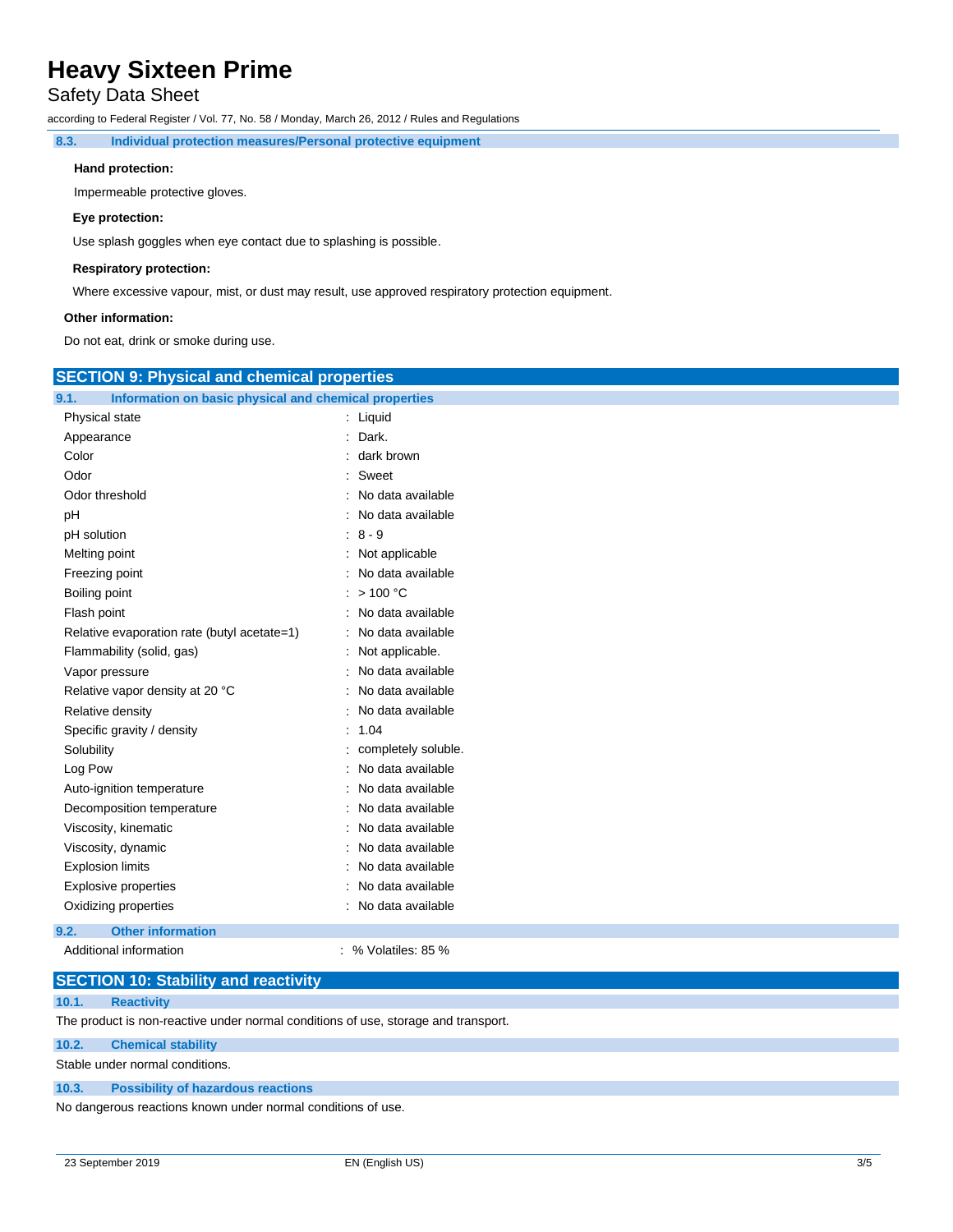## Safety Data Sheet

according to Federal Register / Vol. 77, No. 58 / Monday, March 26, 2012 / Rules and Regulations

### **10.4. Conditions to avoid**

Incompatible materials.

#### **10.5. Incompatible materials**

Keep away from strong acids, strong bases and oxidizing agents.

#### **10.6. Hazardous decomposition products**

No hazardous decomposition products known at room temperature. On combustion, forms: carbon oxides (CO and CO2). Sulphur oxides.

### **SECTION 11: Toxicological information 11.1. Information on toxicological effects**

| Acute toxicity (oral)               | : Not classified (Based on available data, the classification criteria are not met)                     |
|-------------------------------------|---------------------------------------------------------------------------------------------------------|
| Acute toxicity (dermal)             | Not classified (Based on available data, the classification criteria are not met)                       |
| Acute toxicity (inhalation)         | Not classified (Based on available data, the classification criteria are not met)                       |
| Skin corrosion/irritation           | Not classified (Based on available data, the classification criteria are not met)                       |
| Serious eye damage/irritation       | Not classified (Based on available data, the classification criteria are not met)                       |
| Respiratory or skin sensitization   | Not classified (Based on available data, the classification criteria are not met)                       |
| Germ cell mutagenicity              | Not classified (Based on available data, the classification criteria are not met)                       |
| Carcinogenicity                     | Not classified (Based on available data, the classification criteria are not met)                       |
| Reproductive toxicity               | Not classified (Based on available data, the classification criteria are not met)                       |
| STOT-single exposure                | : Not classified (Based on available data, the classification criteria are not met)                     |
| STOT-repeated exposure              | : Not classified (Based on available data, the classification criteria are not met)                     |
| Aspiration hazard                   | Not classified (Based on available data, the classification criteria are not met)                       |
| Viscosity, kinematic                | : No data available                                                                                     |
| Symptoms/effects after inhalation   | Not expected to present a significant inhalation hazard under anticipated conditions of normal<br>use.  |
| Symptoms/effects after skin contact | Not expected to present a significant skin hazard under anticipated conditions of normal use.           |
| Symptoms/effects after eye contact  | Not expected to present a significant eye contact hazard under anticipated conditions of normal<br>use. |
| Symptoms/effects after ingestion    | Not expected to present a significant ingestion hazard under anticipated conditions of normal<br>use.   |
| Other information                   | Likely routes of exposure: ingestion, inhalation, skin and eye.                                         |

|       | <b>SECTION 12: Ecological information</b>  |                                                                        |
|-------|--------------------------------------------|------------------------------------------------------------------------|
| 12.1. | <b>Toxicity</b>                            |                                                                        |
|       | Ecology - general                          | : This material has not been tested for environmental effects.         |
| 12.2. | <b>Persistence and degradability</b>       |                                                                        |
|       | No additional information available        |                                                                        |
| 12.3. | <b>Bioaccumulative potential</b>           |                                                                        |
|       | No additional information available        |                                                                        |
| 12.4. | <b>Mobility in soil</b>                    |                                                                        |
|       | No additional information available        |                                                                        |
| 12.5. | <b>Other adverse effects</b>               |                                                                        |
|       | Effect on the ozone layer                  | : No additional information available                                  |
|       | Other information                          | : Do not allow uncontrolled discharge of product into the environment. |
|       | <b>SECTION 13: Disposal considerations</b> |                                                                        |
|       | 13.1. Disposal methods                     |                                                                        |

| 10.1. | <b>Disposal Illetricus</b> |
|-------|----------------------------|
|       |                            |

Waste treatment methods : Dispose of contents/container in accordance with licensed collector's sorting instructions.

- Product/Packaging disposal recommendations : Dispose in a safe manner in accordance with local/national regulations.
- Ecology waste materials **interval of the controlled** discharge of product into the environment.

## **SECTION 14: Transport information**

**Department of Transportation (DOT)** In accordance with DOT Not regulated